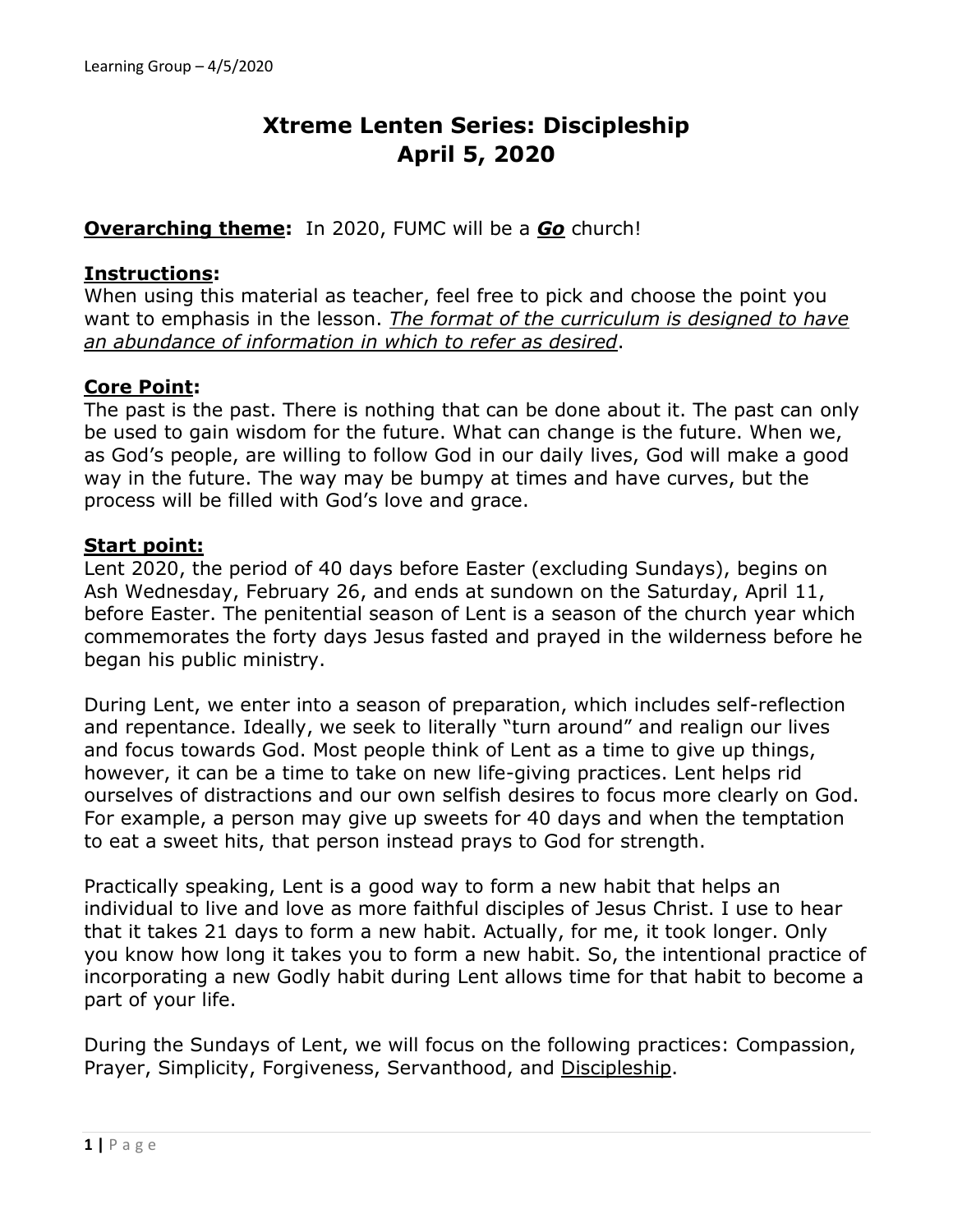# **Book of Luke:**

The Gospel of Luke was written sometime after 60 A.D. and before 70 A.D. The Gospel narratives were probably written to help people remember the story from actual witnesses. Most likely, decades after the death and resurrection of Jesus, the stories about Jesus had morphed into half-truths. Each Gospel had many similar stories but with a unique perspective from the eye witness. The author, Luke, was most likely a physician and worked with Paul on a missionary journey. Luke wrote a companion letter, which is called Acts, after the Gospel of Luke was written. Both letters, Luke wrote to Theophilus which means "God's Friend." There is speculation that Theophilus was a wealthy influential believer, or a name for a group of people receiving the letter. We really do not know for sure. The purpose for Luke writing the Gospel letter is explained in chapter 1 verses 1-4. Luke wrote to give an orderly and researched account of what was fulfilled in the eyewitness account of Christ Jesus. The people that received the Gospel of Luke were most likely gentile Christians struggling to journey as a Christian and understand the fullness of Jesus.

# **Reflect on this Scripture:**

#### Luke 9:18-26 (NIV)

 $18$  Once when Jesus was praying in private and his disciples were with him, he asked them, "Who do the crowds say I am?" <sup>19</sup> They replied, "Some say John the Baptist; others say Elijah; and still others, that one of the prophets of long ago has come back to life."  $20$  "But what about you?" he asked. "Who do you say I am?" Peter answered, "God's Messiah." <sup>21</sup> Jesus strictly warned them not to tell this to anyone. 22 And he said, "The Son of Man must suffer many things and be rejected by the elders, the chief priests and the teachers of the law, and he must be killed and on the third day be raised to life."  $^{23}$ Then he said to them all: "Whoever wants to be my disciple must deny themselves and take up their cross daily and follow me.  $24$  For whoever wants to save their life will lose it, but whoever loses their life for me will save it.  $25$  What good is it for someone to gain the whole world, and yet lose or forfeit their very self? <sup>26</sup> Whoever is ashamed of me and my words, the Son of Man will be ashamed of them when he comes in his glory and in the glory of the Father and of the holy angels.

#### Deuteronomy 6:4-9 (NIV)

 $4$  Hear, O Israel: The Lord our God, the Lord is one.  $5$  Love the Lord your God with all your heart and with all your soul and with all your strength. <sup>6</sup> These commandments that I give you today are to be on your hearts.  $<sup>7</sup>$ </sup> Impress them on your children. Talk about them when you sit at home and when you walk along the road, when you lie down and when you get up. <sup>8</sup> Tie them as symbols on your hands and bind them on your foreheads. <sup>9</sup> Write them on the doorframes of your houses and on your gates.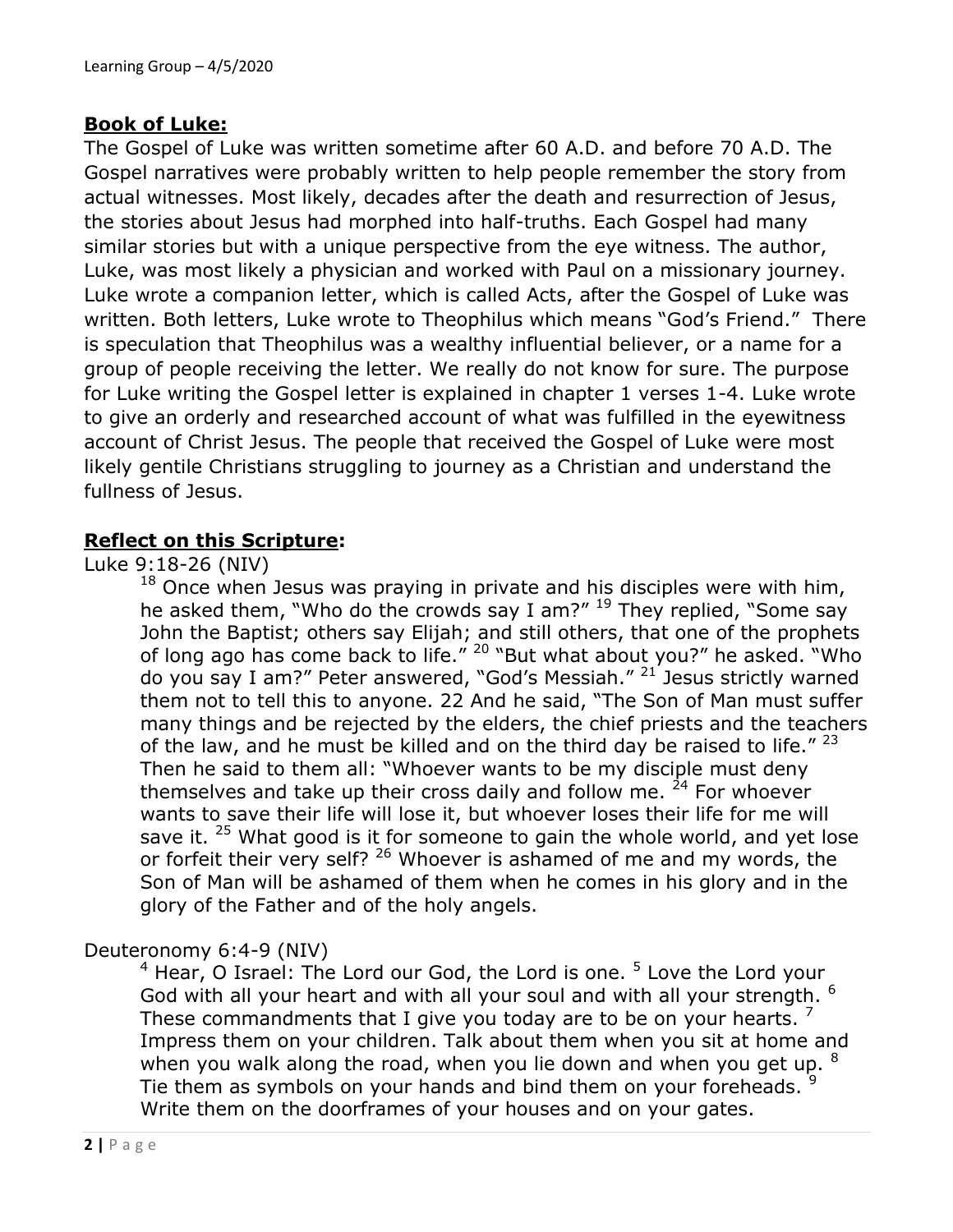#### Proverbs 6:20-23 (NIV)

- $20$  My children, keep your father's command and do not forsake your mother's teaching.
- $21$  Bind them always on your heart; fasten them around your neck.
- <sup>22</sup> When you walk, they will guide you; when you sleep, they will watch over you; when you awake, they will speak to you.
- $23$  For this command is a lamp, this teaching is a light, and correction and instruction are the way to life…

# **Questions to ponder about the passages:**

What jumps out at you from this passage? Who do the people think Jesus is? What is going to happen? What does Jesus say it means, or looks like, to be a disciple of Jesus? What does it mean to gain the whole world, or lose self? What is the result of being ashamed of Jesus and his words? Is there are difference between just knowing who Jesus is and being a disciple?

#### **Commentary:**

This sixth week of Lent, we are going to focus on Discipleship. In the Luke passage, we see Jesus explaining what is about to happen in Jerusalem just similar to last week in Mark. The main teaching is centered around what it means to be a disciple in the name of Jesus. James 2:19, states that even the demons believe, or know there is a God. So, just knowing who Jesus is, is not enough to be a disciple. A disciple is one who is actively growing in understanding and in a life style that patterns after Jesus. It is accepting into your life that Jesus is the savior of the world and the one who came to redeem us from our own selfcenteredness and sin by the grace of God. When one commits to be a disciple of Christ, then one is called a Christian. Basically, a Christian is one who follows Jesus Christ as Lord Daily. The Biblical story of Palm Sunday found in Luke 19:28- 44, is the culmination of the idea that Jesus was worthy to be the "Lamb that would be slain" and thus the savior of the world. In Jesus' death on the cross and his resurrection, we see the culmination of Jesus' willingness and obedience to follow the will of God to redeem that which was created. It is out of these dynamic recognitions that a person like you and me responds with thankfulness and commitment to the one who redeemed us for something better. The better, is living a life patterned after Jesus that leads us being servants of one another as we love our God who love us. Consequently, we live patterning our life after Jesus.